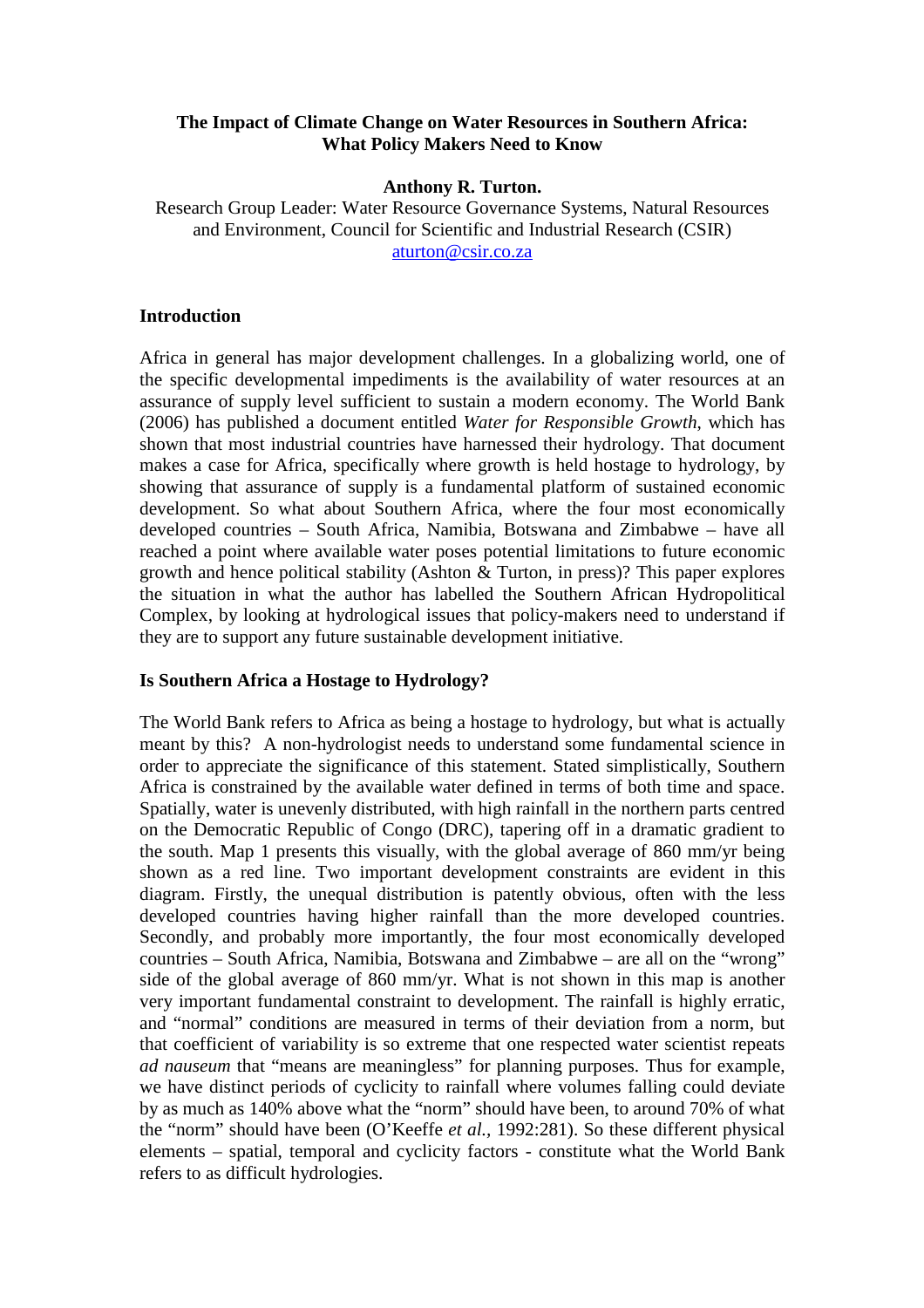

**Map 1. Spatial distribution of rainfall over Southern Africa showing the extreme gradient from north to south. The red line shows the global average of 860 mm/yr with the four most economically developed countries – South Africa, Namibia, Botswana and Zimbabwe – all having future development constrained by this hydrological fact. (Map courtesy of Pete Ashton, CSIR).** 

But this only part of the story. Another piece of the policy-related puzzle is associated with a fundamental conversion equation. Known technically as the ratio of Mean Annual Precipitation (MAP) to Mean Annual Runoff (MAR), this is a fundamental defining factor in Southern Africa's 'difficult hydrology'. In layman's terms, this refers to the annual average rainfall (remembering that average is a wildly variable concept for reasons noted above) that eventually makes its way as streamflow in rivers, and can thus be harnessed for economic growth and development. Some authors refer to this as Blue Water. The layman needs to understand some basics in this regard. Water is a fugitive resource, flowing in time and space as a flux. National economic planners think of water resources as a stock, which is reflected in statistical data such as flows of a given river expressed as so many cubic kilometres per year. But in reality this is a flux, changing in both space and time, being recycled in what is known technically as the hydrological cycle. Within that hydrological cycle, water falls to earth as precipitation, and a number of things happen to it. A fraction of that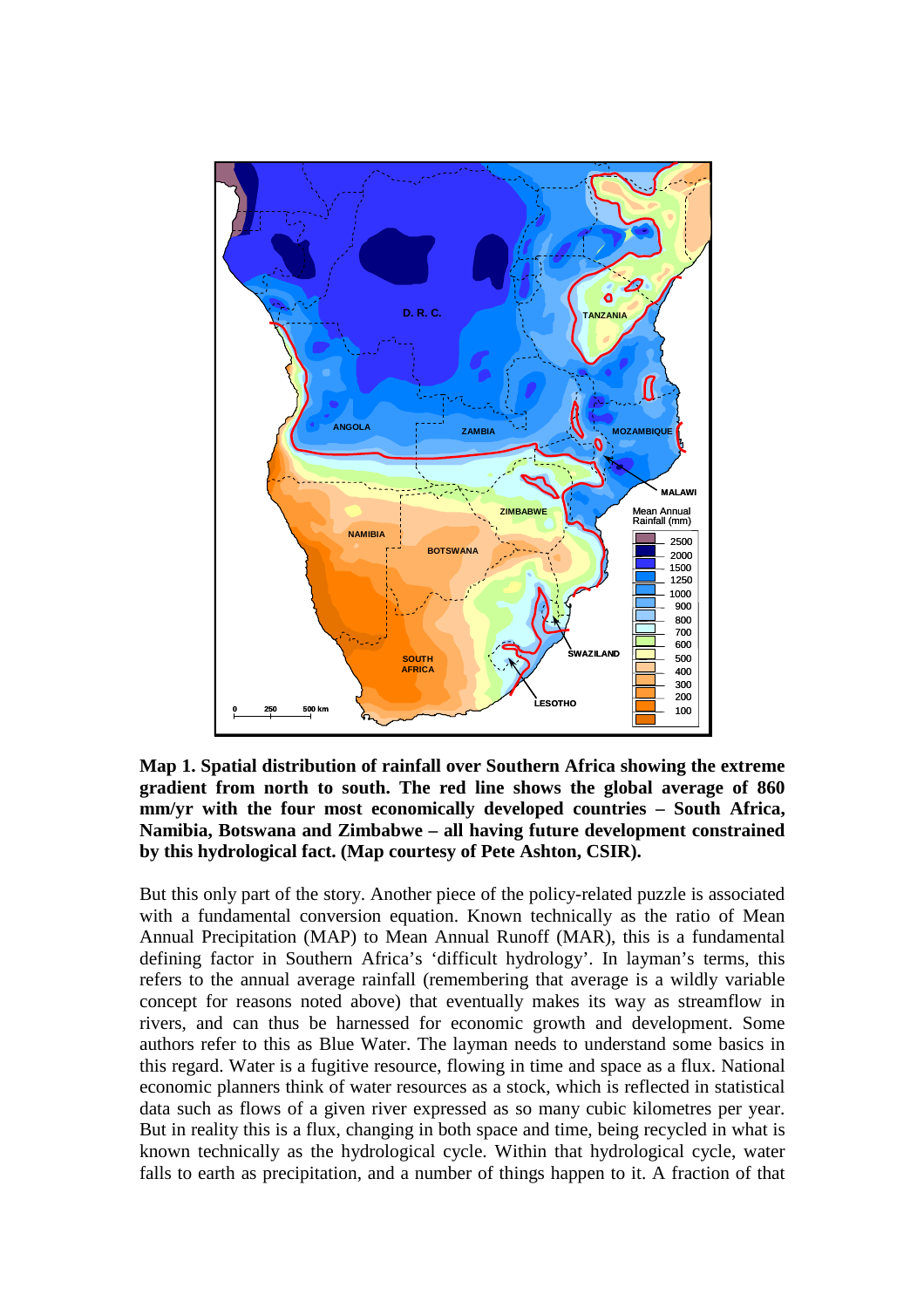volume gets intercepted by foliage and evaporates almost immediately after the rainfall event. Another fraction falls to ground where it is either absorbed as groundwater, evaporated as evapotranspiration (what some call Green Water), or becomes runoff that finally makes its way into rivers that can be economically harnessed (what some call Blue Water). The MAP:MAR ratio is thus a critical indicator of sustainable development potential, referring to that small fraction that falls as rain and eventually becomes water flowing in rivers. The current reality is presented graphically in Figure 1.



**Figure 1. In the real world, only a small fraction of water that falls as rainfall (horizontal axis) becomes streamflow in rivers (vertical axis). The lines radiating from the nexus are percentile conversions, with the large named dots representing average conditions for the specific country concerned. The unnamed smaller dots clustered around the tenth percentile represent different rivers in Southern Africa. (Redrawn from O'Keeffe** *et al.,* **1992:281).** 

Figure 1 tells a powerful story about the 'difficult hydrology' of Southern Africa. South Africa as a country receives on average a similar volume of precipitation as Canada does (a bit over 500 mm/yr on average). However, the conversion of that precipitation to runoff differs remarkably. In Canada, that 500+mm/yr translates to around 325 mm/yr of runoff, whereas in South Africa, it becomes a paltry 25 mm/yr. And therein lies the basic developmental dilemma. Southern Africa and Australia have the lowest conversion of MAP to MAR in the world, and that is a fact that simply cannot be ignored when it comes to planning future economic development policies.

In order to better understand this fundamental constraint, a few more facts are needed. Rivers pulse as the cyclicity of flood and drought takes its natural rhythm from nature. Dams are needed to smooth this pulsing. In technical terms this is called yield. A dam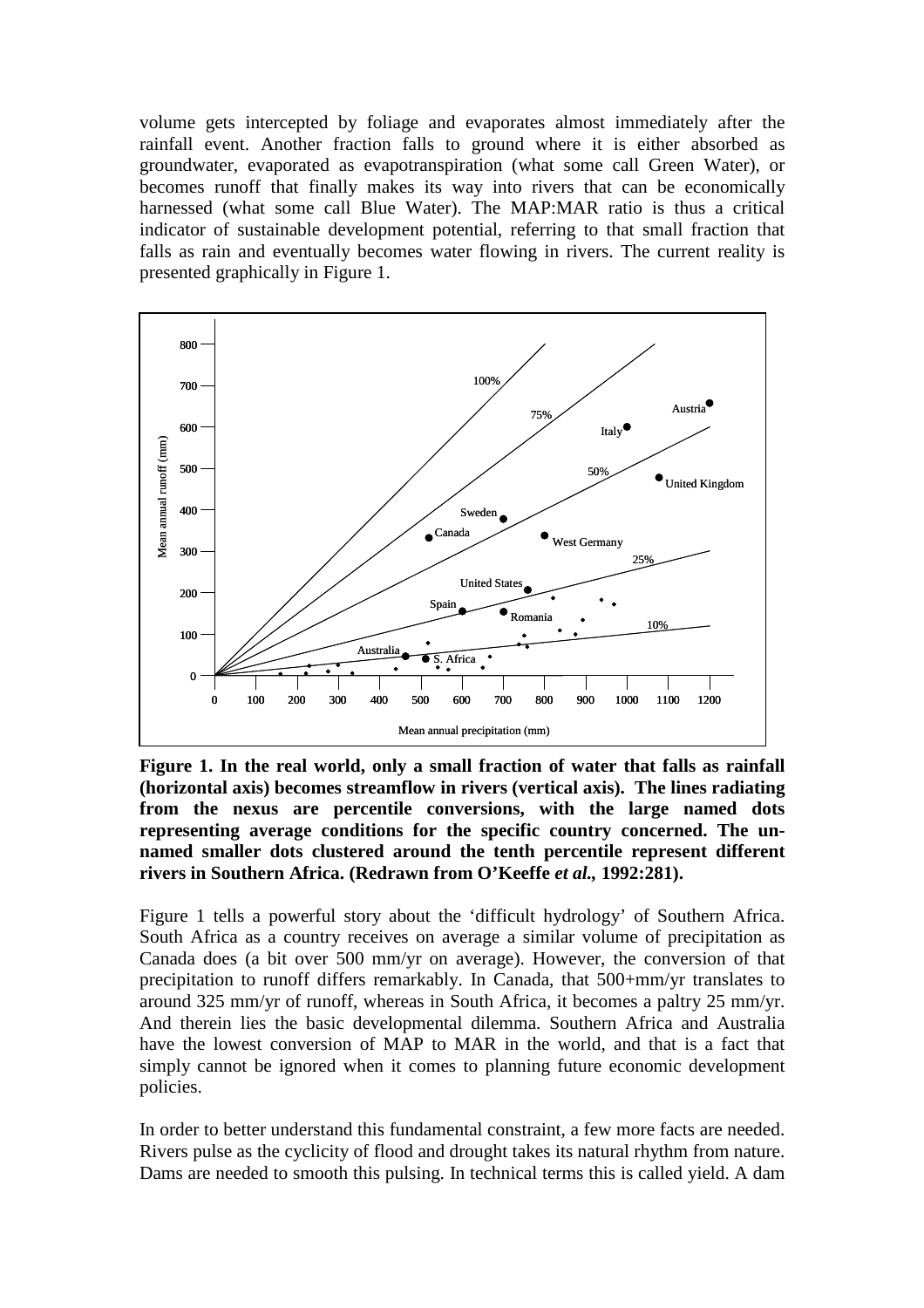therefore holds back floods, clipping off the peaks, storing that water for use in the ebbs of the "normal" hydrograph, thereby being harnessed as yield.

There are limits however, and a physical threshold kicks in at around 60% of the streamflow that has been captured as yield. Beyond that threshold, it starts to become economically prohibitive because the size of the structure is disproportionally large that the feasibility is reduced exponentially. Significantly, South Africa has currently captured around 62% of the available streamflow (O'Keeffe *et al.,* 1992:278), so we are sitting right on that threshold already. Beyond that threshold, it not only becomes increasingly uneconomic to harness the water resources, but it also becomes ecologically destructive. Rivers support ecosystems, and these perform helpful functions in society by cleaning up the waste caused by human habitation. Every water treatment process harnessed by engineers at a cost merely mimics what is done by nature for free. The preservation of ecosystem integrity is what prevents a workhorse river from becoming an open sewer. Ecologically intact rivers act as environmental sinks, saving money for a variety of actions such as assimilating our waste, and reducing the cost of treatment that would otherwise be passed on to society. The relevance of this becomes evident when one understands that given the natural variability of Southern African rivers, the ecology within each river basin has evolved over millions of years to survive variability. In fact variability is the biophysical trigger that causes major events such as spawning to occur (Junk *et al.,* 1989). Once dams are included into the system, variability decreases and with the loss of the flood pulse, biodiversity crashes in a magnitude that is disproportional to the degree of actual physical change. This is known technically as non-linearity, and it is a fundamental component of the so-called precautionary principle on which the very notion of sustainable development is built.

This is the relevance of the so-called difficult hydrologies found in Sub-Saharan Africa insofar as surface water is concerned. Returning now to the earlier explanation of the hydrological cycle, let us focus for a few moments on the groundwater fraction. A small portion of the volume of rainfall that is not immediately evaporated, infiltrates into the earth. Of that fraction, a portion stays in the root zone as soil water, where it eventually becomes harnessed by the roots of plants and is evaporated after being converted to biomass. Some literature refers to this as Green Water. The other portion percolates down below the root zone where it eventually finds its way into aquifers as ground water. Let us dwell for a few movements on the physics at work here so we can begin to understand the relevance of groundwater to the economy.

The rate of infiltration into aquifers depends on a variety of factors, but in general this relates to the soil type, volume of water involved in the specific recharge event, duration of that event, and a host of other factors. Of significance to the current discussion, the rate of recharge is non-linear as shown in Figure 2. What this means is that another threshold needs to be understood in the context of sustainable development and global climate change. Figure 2 is a scatter plot showing measured recharge as a function of rainfall. When analysed statistically a trend becomes evident. That trend shows a relationship between precipitation and recharge that generally declines, so we get lower recharge from lower precipitation and *vice versa*. However, and of great significance, at around 500 mm of precipitation, a threshold is reached, with a dramatic change in this fundamental relationship. Below 500 mm of precipitation a non-linearity kicks in, becoming quite dramatic at around 400 mm.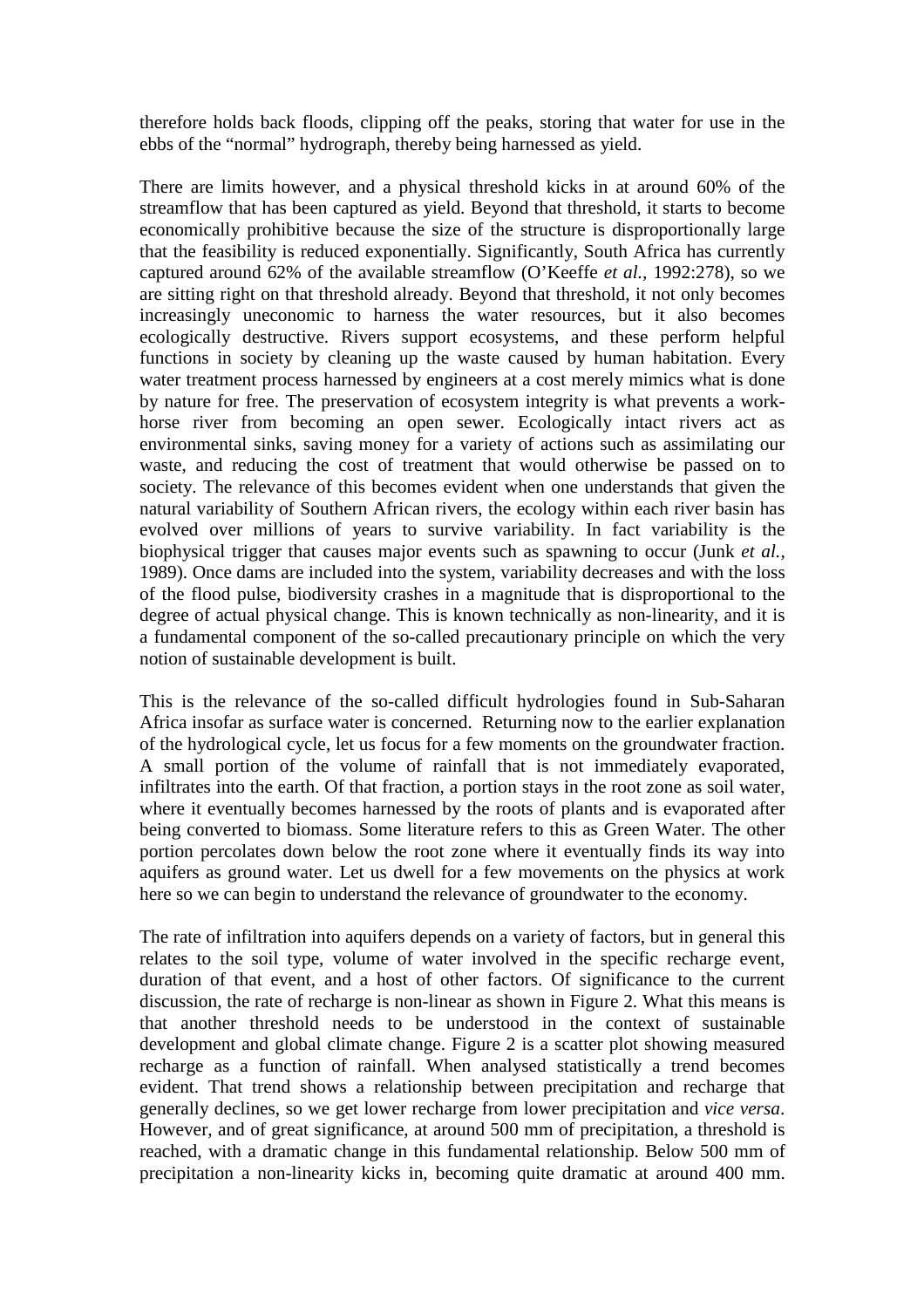Remembering that most of South Africa is way below the 500 mm/yr mark already (Map 1), this is of great relevance, specifically in the context of climate change.



**Figure 2. The relationship between rainfall (horizontal axis) and groundwater recharge (vertical axis) is non-linear in Southern Africa, with a major threshold occurring below the 500 mm mark (after Beekman** *et al.,* **1996 and Cavé** *et al.,* **2003:194).** 

To assess the significance of this, we need to understand firstly that large portions of Southern Africa have little reliable surface water availability, and are thus heavily reliant on groundwater. For example, Namibia has permanent rivers flowing only on her northern and southern borders, with the vast expanse of land in-between lying in so-called ephemeral river basins where rivers flow in events of short duration, punctuating long periods of non-flow, or sub-surface flow (Jacobson *et al.,* 1995). The same holds true for Botswana, where current energy shortages deriving from the collapse of the Southern African Power Pool, are driving the abstraction of deep groundwater for the generation of electricity at the Moropule Power Station.

It is in this context therefore that global climate change becomes such a key issue. While opinions vary on the actual nature of the cause of global climate change, convergence exists around the belief that the world is becoming hotter at a rate that natural causes cannot really explain. Stepping aside from the debate over anthropogenic drivers of climate change, significant convergence is occurring over the projected future of Southern Africa. The Hadley General Circulation Model (HADCM3) is a respected tool used by climatologists, of which Scenario A2 is considered by mainstream climate change scientists in Africa to be the most likely (Scholes & Biggs, 2004) (Map 2).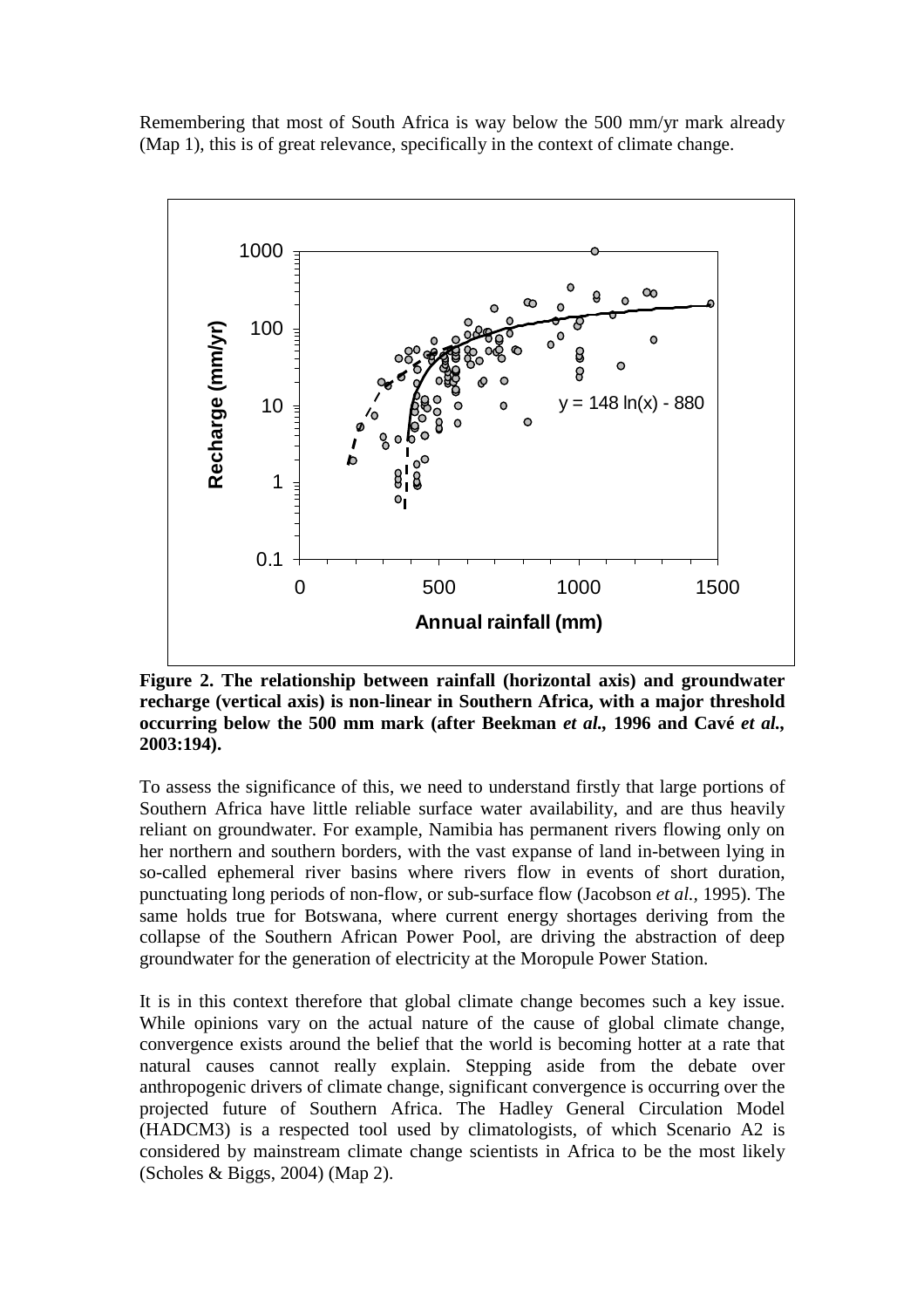

# **Map 2. The HADCM3 Global Climate Change model using the IPCC SRES A2 Scenario predicts a hotter (Map a) and drier (Map b) southern Africa by 2050 (Scholes & Biggs, 2004:4). This has serious implications for both streamflow and groundwater recharge, although the exact dynamics are still being debated.**

While tools such as the Hadley General Circulation Model make useful predictions about the future, in general places that are likely to become hotter are also likely to become wetter for reasons of basic physics. A warmer environment simply evaporates more water so the linkage is elementary. This is not true for Southern Africa however, where due to a variety of other factors such as altitude, distance from the sea, ratio of sea surface to land surface, prevailing winds etc., a hotter Southern Africa, will also become a drier place (de Wit & Stankiewicz, 2006). This is relatively unique in global climate change predictions and is something we need to take very seriously from a policy-making perspective.

# **Why is this Important?**

Global Climate Change is important because it is going to impact in a fundamental way on the future economic viability of the African continent. The nature of this impact will be to change the already 'difficult hydrologies' into ones of nightmarish proportions. These will be characterized by a number of significant changes, including the increase in the size, magnitude and duration of extreme events such as droughts and floods. Stated simplistically, droughts will become worse and stay for longer, floods will become more violent and extreme, and landscape desiccation will occur over large portions of the continent. Countries with hydraulic infrastructure such as dams and pipelines will be more "drought-proof" than those without, but even they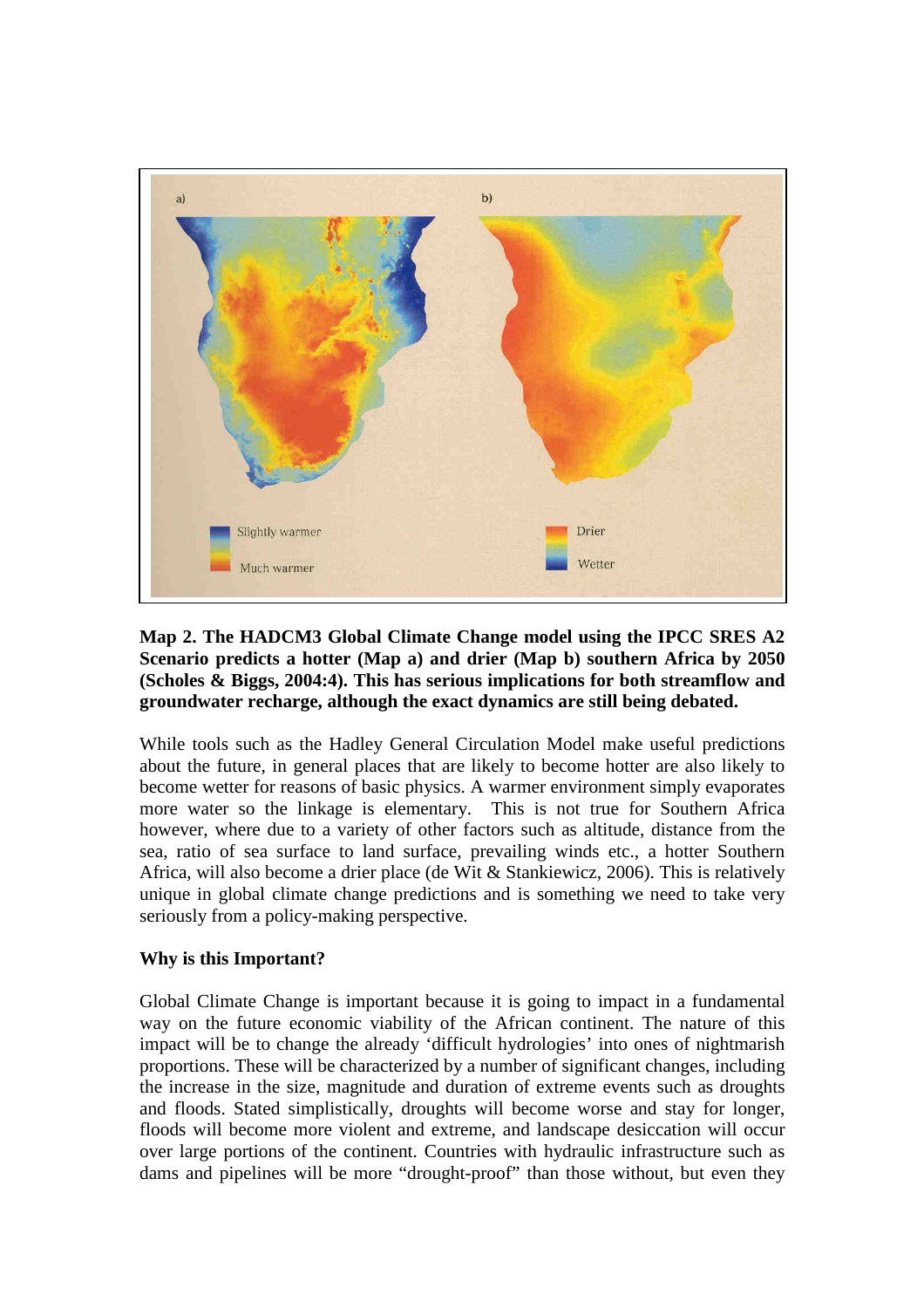will be severely impacted on as the result of increased siltation and flood damage arising from extreme events.

One particularly worrying aspect needs to be considered because of the unknown consequences, underscored by the generally under-researched nature of the fundamental physics involved. I refer here to mining, which is an economic foundation for large parts of Africa. What we know about mining is that when it ends, there are major environmental impacts. This is shown schematically in Figure 3, which represents time on the horizontal axis and value on the vertical axis. Three curves are shown. The first is the Development Cost Curve (DCC), representing the capital investment in developing the mine and maintaining it through its operational life. The second is the Revenue Curve (RC), which runs out of phase with the DCC because revenues flow after the initial costs of development have been incurred. The third curve is the Environmental Mitigation Curve (EMC), which only starts to become relevant way after mine closure occurs.



**Figure 3. Conceptual representation of the cost of mining externalities such as environmental mitigation, which has a periodicity that differs from the Development Costs Curve and the Revenue Curve cycles that both terminate on mine closure. The Environmental Mitigation Curve is potentially greater in magnitude than the Revenue Curve, representing an externality posed on society, with specific consequences in a Global Climate Change scenario. (After Turton).** 

These three curves represent different cycles in the life of a mining operation. The significance is that the three curves have different durations and peaks. The DCC peaks early on (T1) at V1, followed later on in time (T2) but greater (hopefully) in magnitude by the RC (V2). The profit to the shareholders of the mine is crudely represented as V2 minus V1. This is not the whole picture however, with the cost of mitigating environmental damages arising from the mining operation occurring much later in time (T3), and also potentially at a greater magnitude (V3). This represents an externality that the mining operation imposes on society (V3 minus V2), which is fundamentally at odds with a key notion of sustainable development that shuns the need for future generations to pay the costs of previous generations' activities.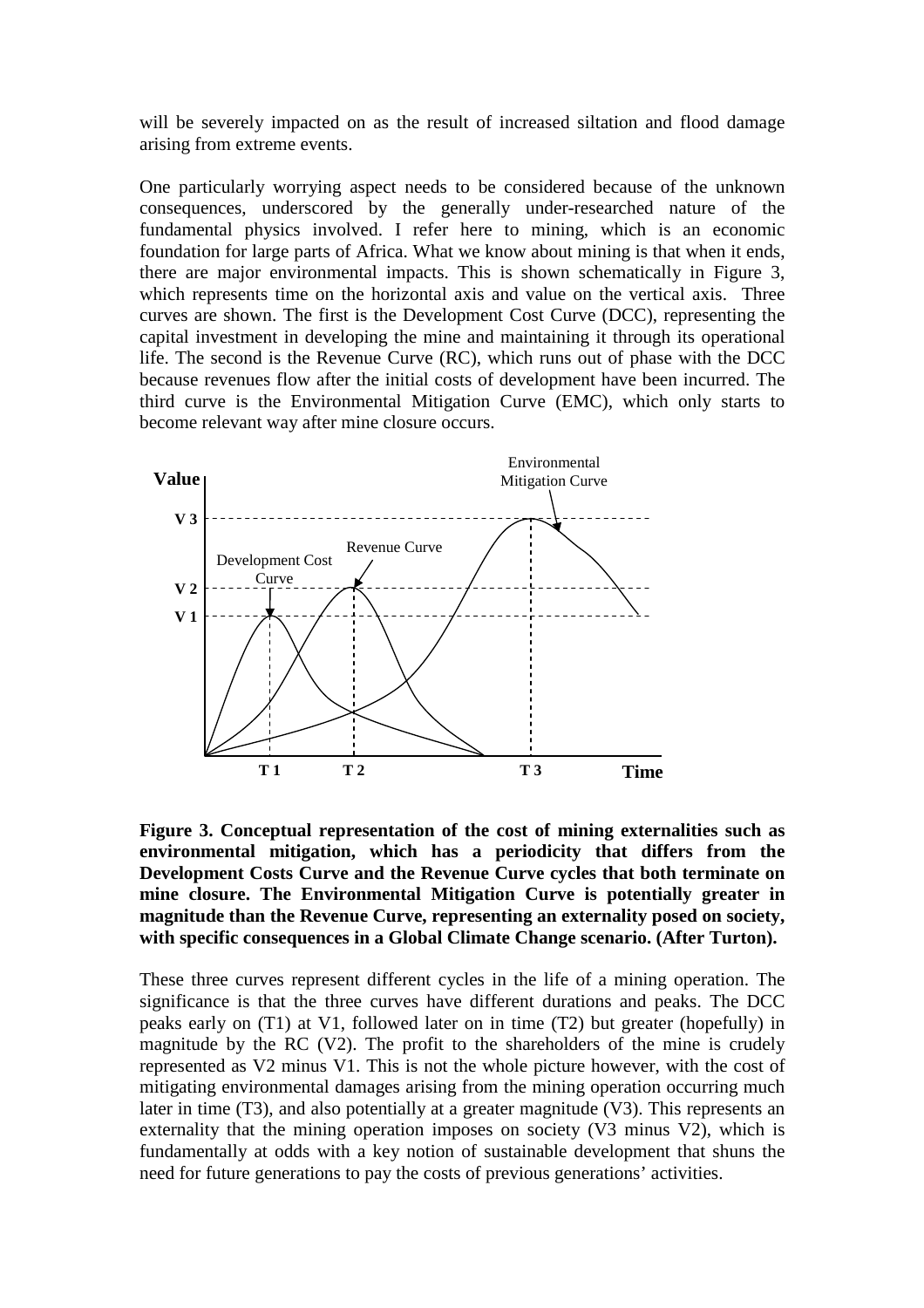How is this relevant to global climate change? Recent scientific work has shown that gold mining activity is associated with uranium and radioactivity (IWQS, 1999; Coetzee *et al.,* 2002; Wade *et al.,* 2002; Coetzee *et al.,* 2006). While little is known of the extent of the problem, we do know that this radioactivity is trapped in the sediment of rivers downstream of gold mining activities. Furthermore, we do know that this radioactivity is generally prevented from spreading further by virtue of it being trapped in this sediment bed. This is a classic example of an environmental sink at work. What we do not yet know is how (or indeed if) this radioactivity enters food chains, say *via* irrigation water or normal ecological food webs. We also do not know what will happen if these sediments are dried out and allowed to blow around as dust particles, potentially contaminating other land, such as occurred in the case of the Aral Sea where toxins trapped in sediment became airborne after landscape desiccation.

What we can therefore expect under a possible climate change scenario, is for streamflow regimes to change in rivers, some of which have radioactive contaminants trapped in the sediment. During periods of prolonged drought, that radioactivity could conceivably become airborne in dust particles, whereas during periods of flood it could move downstream into dams and possibly irrigation systems, far distant from the mining activities. Radioactivity, and other pollutants, could also become concentrated in water due to the loss of natural dilution, further compounding the problem of treatment to potable standards. The simple truth is that as things now stand we just do not know enough about these dynamics, so the precautionary principle suggests we approach this problem with considerable prudence and apply our best scientific minds to solving the problem. We also need to hold public officials accountable for their actions in regulating such activities that could be harmful to society at large. Significantly, in South Africa, we are already working on this in the spirit of the new Constitution, so we have a healthy relationship between science, government and society, and regulating authorities are becoming more reflexive in their approach. This is encouraging.

# **Conclusion**

Global climate change is something that the general public tends to dismiss as being the stuff bad movies are made of. For regions of the world that are already water stressed, this is a major concern. For regions where mining has been a major activity, this adds a new dimension that has moral, economic, social and other dimensions to it. In truth, we simply do not yet know enough about these complexities. What we do know thus far compels us to apply our collective minds further. We do know, for example, that development is constrained by what the World Bank calls 'difficult hydrologies', and we can realistically expect these to become more problematic in the future. We also know that we are approaching thresholds beyond which non-linearity kicks in and the outcome starts to become very scary indeed. Three of these nonlinearity's confront us right now – the conversion of MAP to MAR, the ecological collapse after two thirds of the streamflow has been captured in dams, and the dramatic drop-off in groundwater recharge below 400 mm/yr. We know a bit about mine management, and we are starting to find out about externalities and the true cost of mining in the form of long-term environmental mitigation costs. What we know already suggests that these long-term costs could conceivably exceed the benefit derived from mining in the first place, as occurred with asbestos and potentially with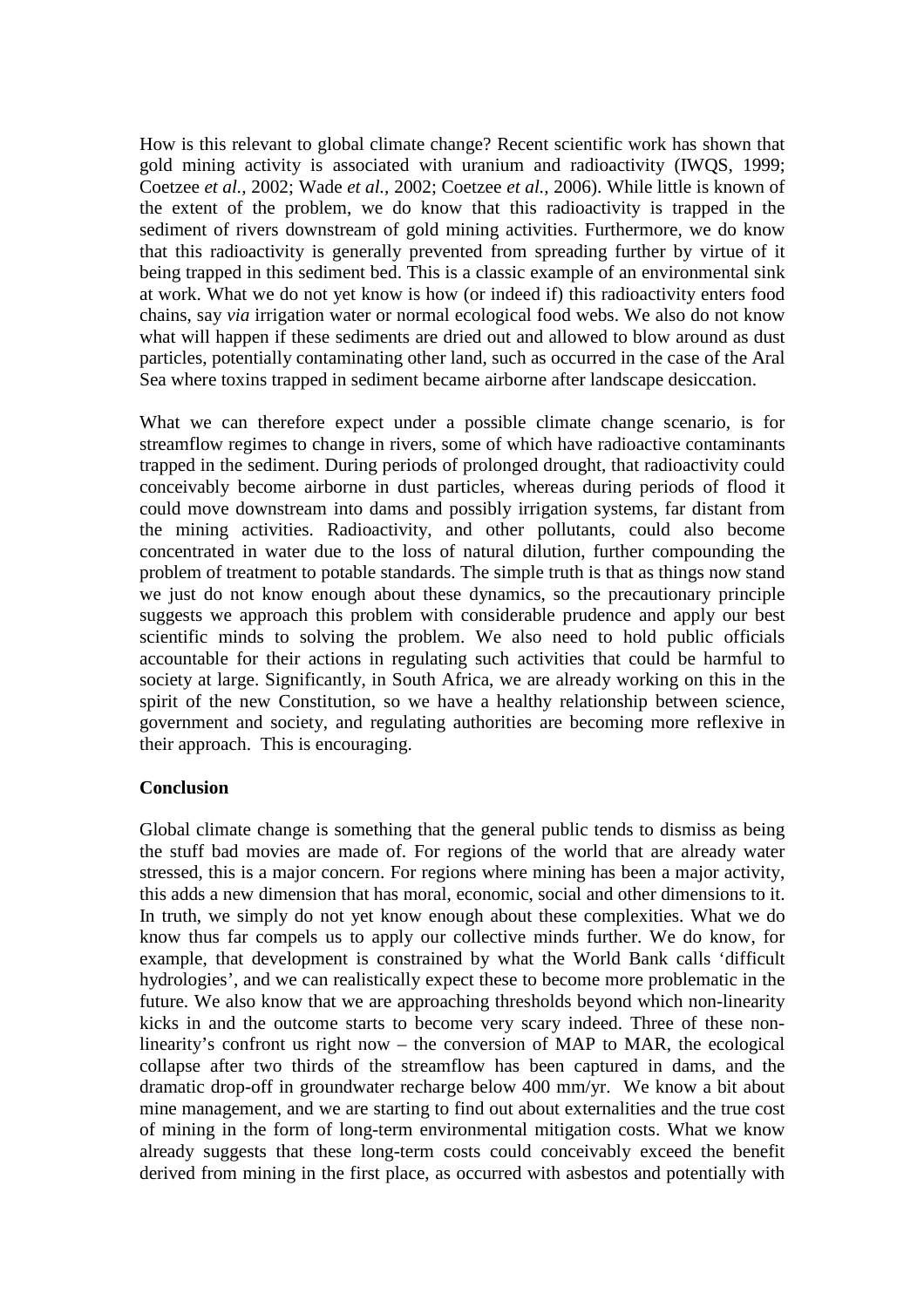uranium in the former East Germany. We do not yet know the true situation in the gold mining industry, specifically if radioactive waste that we know is found in some rivers, potentially moves through society as a direct result of the extreme events associated with global climate change. Combined, these suggest that we apply due diligence and investigate these in a responsible way in order to best inform the decision-makers, many of which are simply non-specialist politicians that are driven by a relatively short time horizon. Ultimately, as a society, we need to ask ourselves if this is commensurate with the spirit of sustainable development that is so deeply enshrined in the South African Constitution? If not, we need to take adequate measures to change things. This includes the effective resourcing of our national scientific institutions, and the holding of our regulatory authorities accountable for the unintended consequences of the actions of previous economic growth models.

# **Bibliography**

**Ashton, P.J. & Turton, A.R.** (in press). Water and Security in Sub-Saharan Africa: Emerging Concepts and their Implications for Effective Water Resource Management in the Southern African Region, in **Brauch, H.G., Grin, J., Mesjasz, C., Behera, N.C., Chourou, B., Spring, U.O., Liotta, P.H. and Kameira-Mbote, P.** (Eds.) *Globalisation and Environmental Challenges.* Berlin: Springer Verlag.

**Beekman, H.E., Gieske, A.S.M. & Selaolo, E.T.** 1996. GRES: Groundwater Recharge Studies in Botswana 1987 – 1996. Journal of Earth Science, Vol. 3; 1-17.

**Cavé, L.C., Beekman, H.E. & Weaver, J.M.C.** 2003. *Impact of Climate Change on Groundwater Recharge Estimation.* In Xu, Y & Beekman, H.E. (Eds.) Groundwater Recharge Estimation in Southern Africa. UNESCO IHP Series No. 64. Paris: UNESCO. Pp 189 – 197. ISBN 92-9220-000-3.

**Coetzee, H., Wade, P., Ntsume, G. & Jordaan, W.** 2002. *Radioactivity Study on Sediments in a Dam in the Wonderfonteinspruit Catchment. DWAF Report.* Pretoria: Department of Water Affairs and Forestry.

**Coetzee, H., Winde, F. & Wade, P.W.** 2006. *An Assessment of Sources, Pathways, Mechanisms and Risks of Current and Potential Future Pollution of Water and Sediments in Gold-Mining Areas of the Wonderfonteinspruit Catchment.* WRC Report No. 1214/1/06. Pretoria: Water Research Commission.

**de Wit, M. & Stankiewicz, J.** 2006. Changes in Surface Water Supply Across Africa with Predicted Climate Change, in *Science*, Vol. 311; 1917-1921.

**IWQS**. 1999. *Report on the Radioactivity Monitoring Programme in the Mooi River (Wonderfonteinspruit) Catchment. Report No. N/C22/00/RPQ/2399.* Pretoria: Institute for Water Quality Studies.

**Jacobson, P.J., Jacobson, K.M. & Seeley, M.K.** 1995. *Ephemeral Rivers and their catchments: Sustaining People and Development in Western Namibia*. Desert Research Foundation: Windhoek.